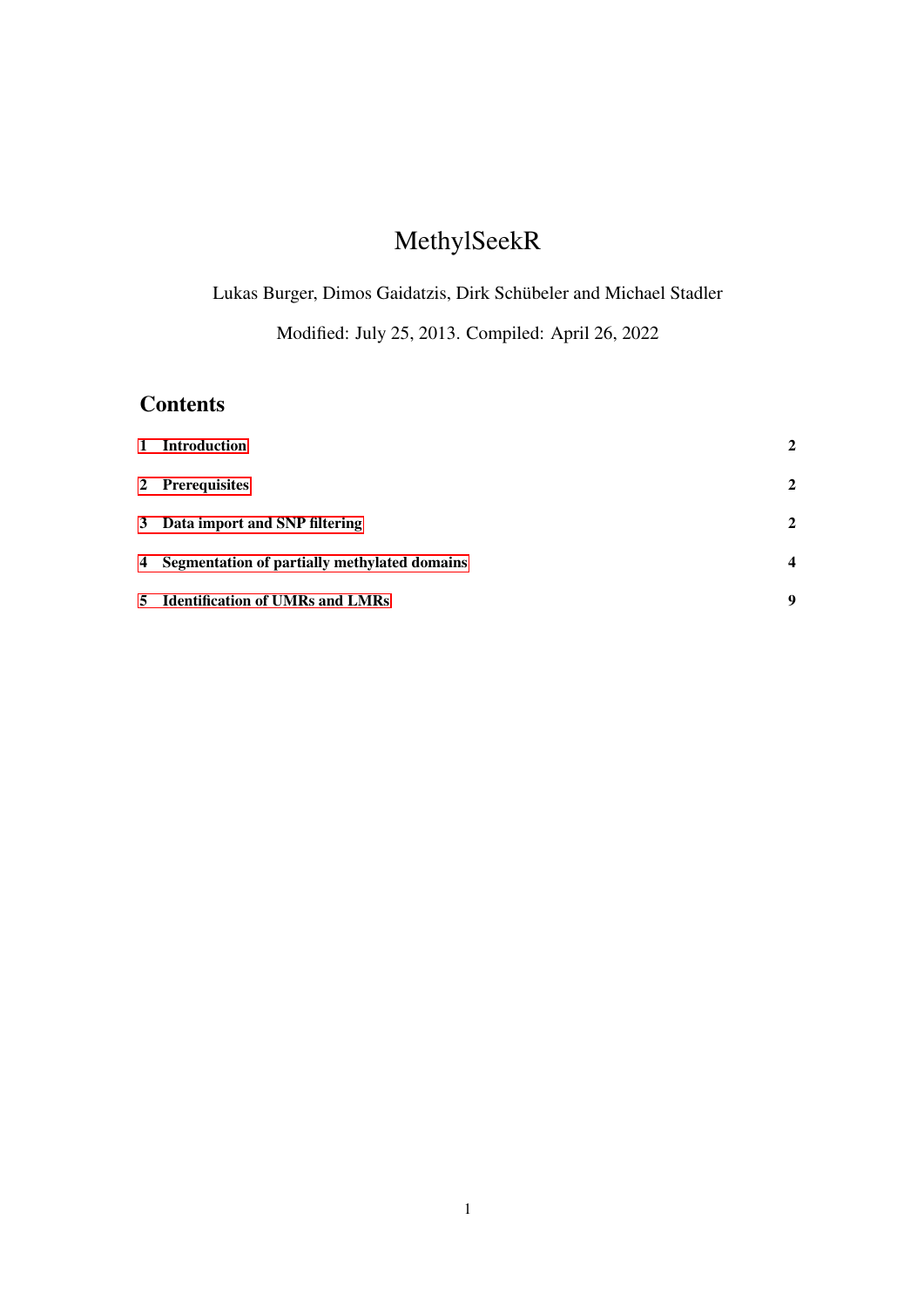# <span id="page-1-0"></span>1 Introduction

This vignette describes how to use *MethylSeekR* to find regulatory regions from whole-genome bisulfitesequencing (Bis-seq) methylation data. The basic ideas of the method were introduced in [\[1\]](#page-13-0) and the validity of the approach demonstrated on Bis-seq data from mouse embryonic stem cells and neural progenitors. MethylSeekR represents a refined and extended version of the inital approach that makes it more robust and generally applicable and allows much simpler and interactive setting of segmentation parameters. For details regarding the methodology, we refer the reader to [\[2\]](#page-13-1). If you use MethylSeekR in a publication, please cite [\[2\]](#page-13-1). It is important to note that MethylSeekR has been designed for the segmentation of Bis-seq datasets with a minimal genome-wide coverage of 10X and we do NOT recommend its use for datasets with lower coverage.

## <span id="page-1-1"></span>2 Prerequisites

Several functions of *MethylSeekR* require the genome sequence or derived information such as the chromsome lengths of the reference genome used. To retrieve this information, *MethylSeekR* makes use of the *BSgenome* package and the related genome data packages. *BSgenome* can be installed from Bioconductor (<http://www.bioconductor.org>) using the following commands

```
> if (!requireNamespace("BiocManager", quietly=TRUE))
+ install.packages("BiocManager")
> BiocManager::install("BSgenome")
```
After the installation, the available genomes can be displayed with

```
> library(BSgenome)
> available.genomes()
```
For the example data that comes along with the package, we need the hg18 assembly of the human genome *BSgenome.Hsapiens.UCSC.hg18*. This genome, and analogously any of the other genomes, can be installed as follows

```
> if (!requireNamespace("BiocManager", quietly=TRUE))
+ install.packages("BiocManager")
> BiocManager::install("BSgenome.Hsapiens.UCSC.hg18")
```
# <span id="page-1-2"></span>3 Data import and SNP filtering

We start by loading the *MethylSeekR* package

```
> library(MethylSeekR)
```
One step of the *MethylSeekR* workflow depends on random permutations of the data (see below), which may lead to slightly different results each time the calculations are performed. It is thus recommended to set the random number generator seed at the beginning of the analysis to ensure exact reproducibility of the results. In R, this can be done e.g. as follows

> set.seed(123)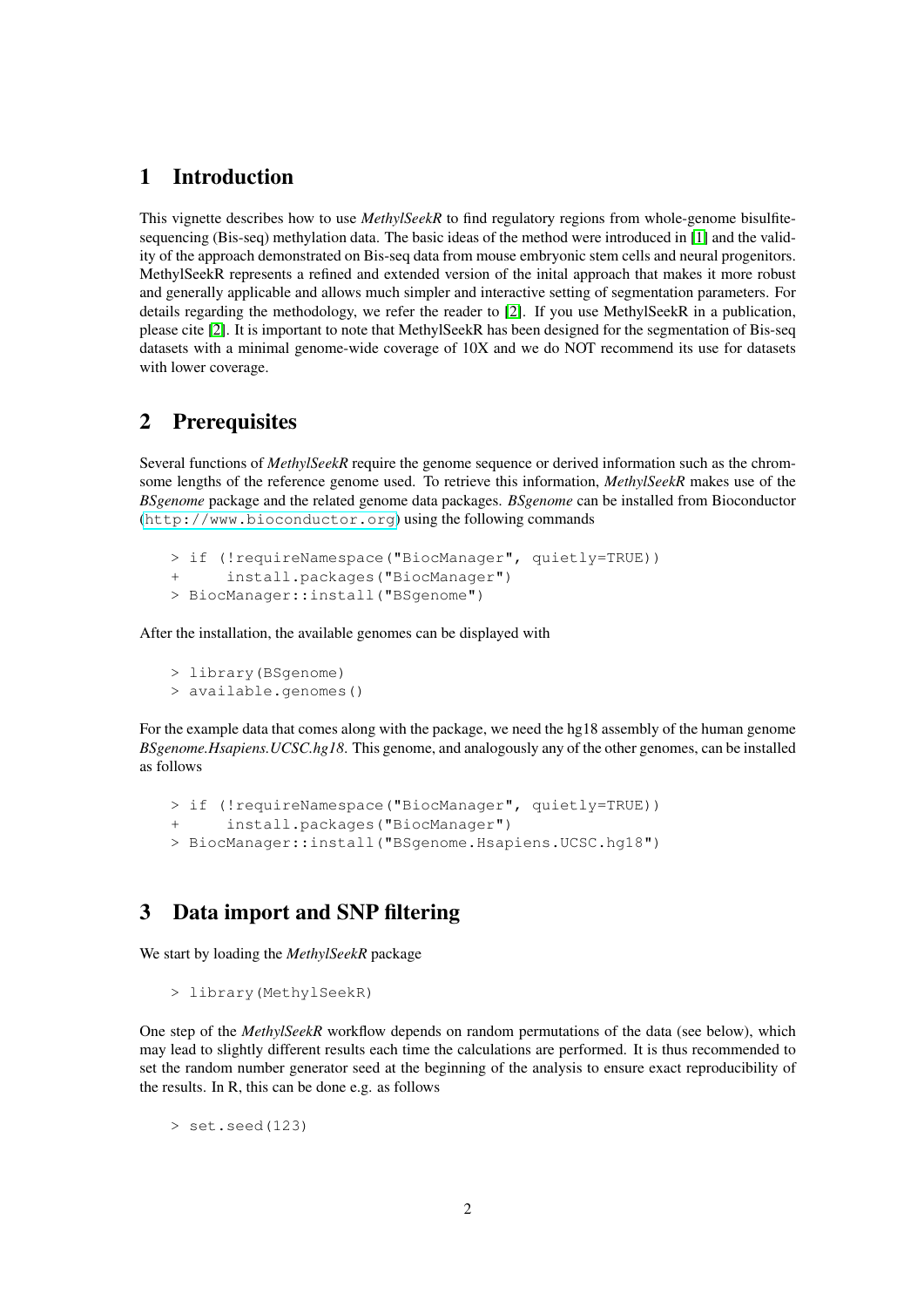In a first step, the Bis-seq data needs to be loaded into R. The data should be in a tab-delimited file with four columns, *chromosome*, *position*, *T* and *M* (in this exact order), where *position* is the coordinate of the cytosine in the CpG on the plus strand (we assume that the counts have been pooled from the two strands), *T* is the total number of reads overlapping the cytosine and *M* the total number of reads without cytosine to thymine conversion (reflecting methylated cytosines). An example file, containing the methylation information for 200, 000 CpGs from chromosome 22 of human IMR90 cells [\[3\]](#page-13-2), is part of the package and its path can be retrieved with the following command

```
> system.file("extdata", "Lister2009_imr90_hg18_chr22.tab",
+ package="MethylSeekR")
```
The data can be loaded into R using the readMethylome function. This function takes two arguments, the name of the file containing the methylation data and a named vector containing the chromosome lengths of the reference genome. This vector can be easily created using the *BSgenome* package of the reference genome. For the example data used here, we work with the human hg18 assembly.

```
> library("BSgenome.Hsapiens.UCSC.hg18")
> sLengths=seqlengths(Hsapiens)
> head(sLengths)
    chr1 chr2 chr3 chr4 chr5 chr6
247249719 242951149 199501827 191273063 180857866 170899992
```
readMethylome will directly create a GRanges object containing the methylation data. GRanges objects (as defined in the *GenomicRanges* package) represent general purpose containers for storing genomic intervals and allow for very efficient overlap/intersection operations. To use *MethylSeekR*, it is not necessary to understand how GRanges objects work, and we refer the interested reader to help (package="GenomicRanges"). To read in the methylation data of our example data, we can use the following commands.

```
> methFname <- system.file("extdata",
+ "Lister2009_imr90_hg18_chr22.tab", package="MethylSeekR")
> meth.gr <- readMethylome(FileName=methFname, seqLengths=sLengths)
> head(meth.gr)
GRanges object with 6 ranges and 2 metadata columns:
      seqnames ranges strand | T M
         <Rle> <IRanges> <Rle> | <numeric> <numeric>
  \begin{array}{ccccccccc}\n[1] & \text{chr22} & 21971222 & & \star & | & & 20 & 19 \\
[2] & \text{chr22} & 21971252 & & \star & | & & 8 & 8\n\end{array}[2] chr22 21971252 * | 8 8<br>
[3] chr22 21971269 * | 3 3
        chr22 21971269 * | 3 3<br>
chr22 21971308 * | 1 1
  [4] chr22 21971308
  [5] chr22 21971316 * | 3 3
  [6] chr22 21971328 * | 4 4
  -------
  seqinfo: 49 sequences from an unspecified genome
```
Each element of the meth.gr object stands for one CpG and the corresponding metadata (columns on the right) contains its counts  $T$  and  $M$ .

In cases where the genomic background of the sample differs from the reference genome which the methylation data has been aligned against, CpGs overlapping SNPs should be removed from the methylation table [\[1,](#page-13-0) [2\]](#page-13-1). To this end, MethylSeekR provides functions to both load a SNP table and remove the SNPoverlapping CpGs from the methylation GRanges object (the following four code chunks can be skipped if the genomic background of the sample is identical to the reference genome).

Similary to the methylation data, the SNP table can be loaded using the readSNPTable function. The SNP data should be in a tab-delimited text file with two columns corresponding to the chromosome and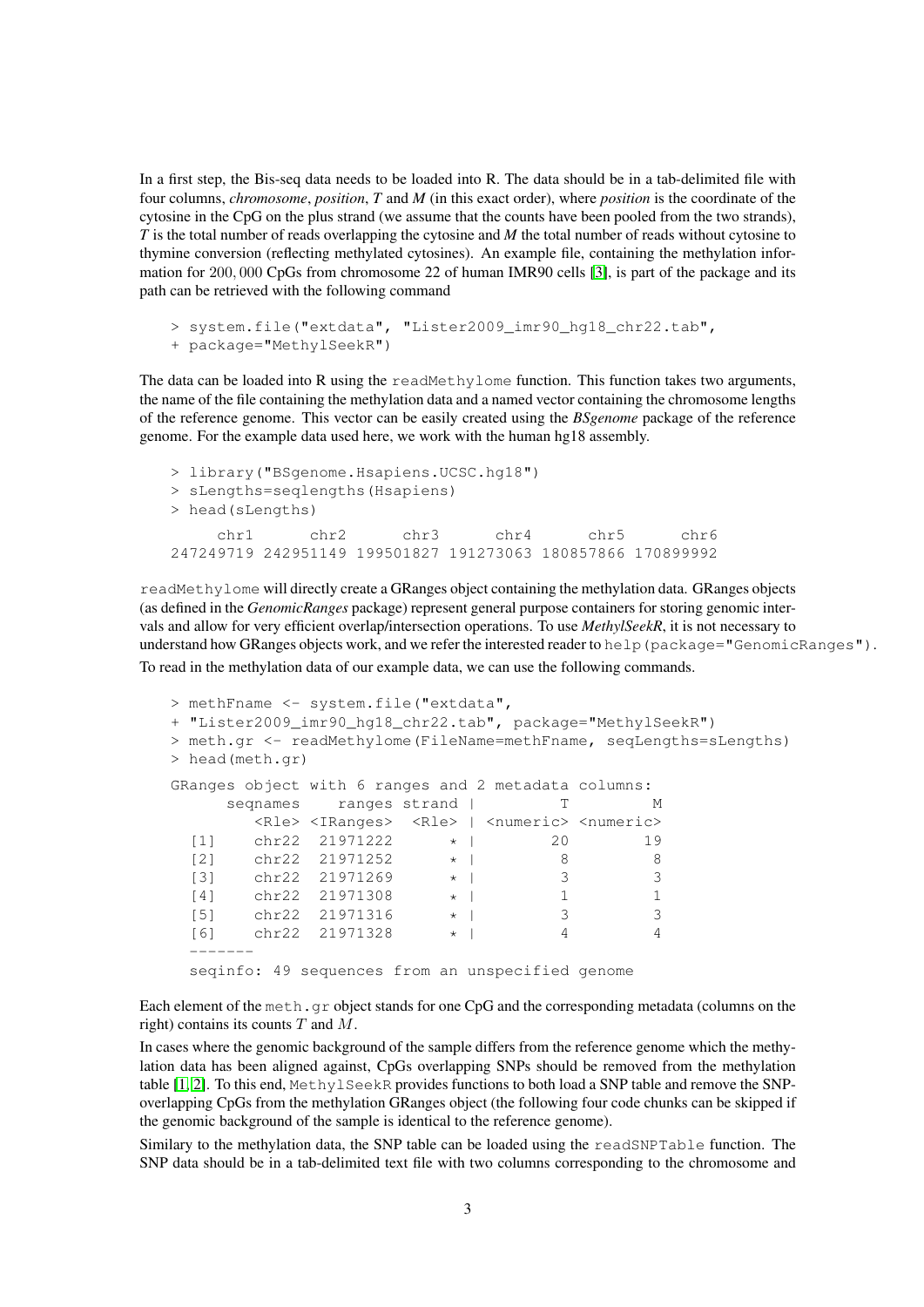position of the SNPs. The path to an example SNP file with data downloaded from dbSNP [\[4\]](#page-13-3) for hg18 (and prefiltered to keep the file size small) can be retrieved as follows

```
> system.file("extdata", "SNVs_hg18_chr22.tab",
+ package="MethylSeekR")
```
To read in the SNPs from our example file, we can thus use the following commands

```
> snpFname <- system.file("extdata", "SNVs_hg18_chr22.tab",
+ package="MethylSeekR")
> snps.gr <- readSNPTable(FileName=snpFname, seqLengths=sLengths)
> head(snps.gr)
GRanges object with 6 ranges and 0 metadata columns:
      seqnames ranges strand
         <Rle> <IRanges> <Rle>
  [1] chr22 21971332<br>[2] chr22 21971450
        chr22 21971450 *
  [3] chr22 21974271
  [4] chr22 21974631
  [5] chr22 21974794
  [6] chr22 21975493
  -------
  seqinfo: 49 sequences from an unspecified genome
```
Here, seqLengths is the same named vector with chromsome lengths as needed for the readMethylome function. readSNPTable directly returns a GRanges object containing the coordinates of the SNPs. Using this object, the CpGs overlapping SNPs can now be removed from the methylation object using the removeSNPs function.

> meth.gr <- removeSNPs(meth.gr, snps.gr)

### <span id="page-3-0"></span>4 Segmentation of partially methylated domains

Some methylomes contain large regions of seemingly disordered methylation which have been termed partially methylated domains (PMDs, [\[3\]](#page-13-2)). These regions need to be identified and masked prior to the segmentation of regulatory regions. To decide whether a methylome contains PMDs, we can first calculate the distribution of  $\alpha$ -values for one selected chromosome.  $\alpha$  characterizes the distribution of methylation levels in sliding windows containing 100 consecutive CpGs along the genome. α-values smaller than 1 reflect a polarized distribution, favoring low and high methylation (as in regulatory regions and background methylation levels respectively), whereas  $\alpha$ -values equal to 1 or larger indicate distributions that are rather uniform or polarized towards intermediate methylation levels (as in PMDs). The distribution of  $\alpha$ -values for one selected chromosome can be determined as follows,

```
> plotAlphaDistributionOneChr(m=meth.gr, chr.sel="chr22",
+ num.cores=1)
```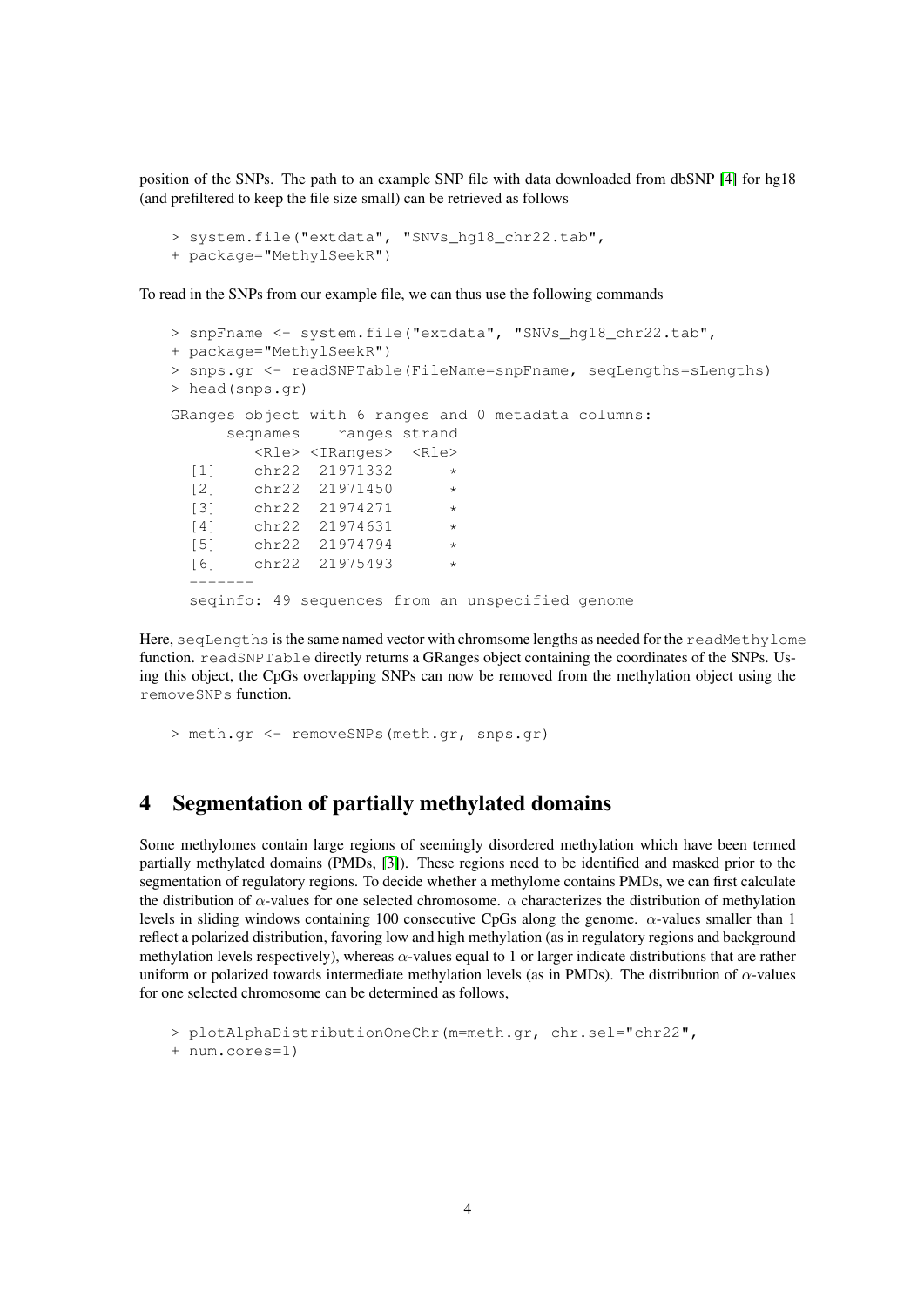

chr.sel denotes the chromosome for which the statistic is calculated. Generally, the  $\alpha$  distribution of different chromosomes are very similar, but we recommend using a small autosome to minimize the computing time and to avoid sex-specific biases. plotAlphaDistributionOneChr generates a figure showing the inferred  $\alpha$  distribution. This figure is by default printed to the screen but can also be saved in a pdf file if a filename is provided via the pdfFilename argument. num.cores is the number of cores that are used for the calculation. By default, all functions of *MethylSeekR* perform their calculations on a single core. However, almost all functions can be run in parallel (by setting num.cores to a number larger than one, only availabe on unix and mac) and we recommend the user to use multiple cores in order to speed up the calculations. To determine the number of cores of the machine used, use the following commands

```
> library(parallel)
> detectCores()
```
Generally, there is evidence for PMDs if the distribution of  $\alpha$ -values is bimodal or long-tailed with a significant fraction of  $\alpha$  values larger or equal 1. In the example here, the distribution is clearly bimodal and we thus, in a next step, run a Hidden Markov Model (HMM) to identify PMDs genome-wide (in cases where the  $\alpha$  distribution is unimodal (for examples see [\[2\]](#page-13-1)), there is no evidence for PMDs and the following three code chunks can be omitted).

```
> PMDsegments.gr <- segmentPMDs(m=meth.gr, chr.sel="chr22",
+ seqLengths=sLengths, num.cores=1)
> head(PMDsegments.gr)
GRanges object with 6 ranges and 2 metadata columns:
     seqnames ranges strand | type nCG
```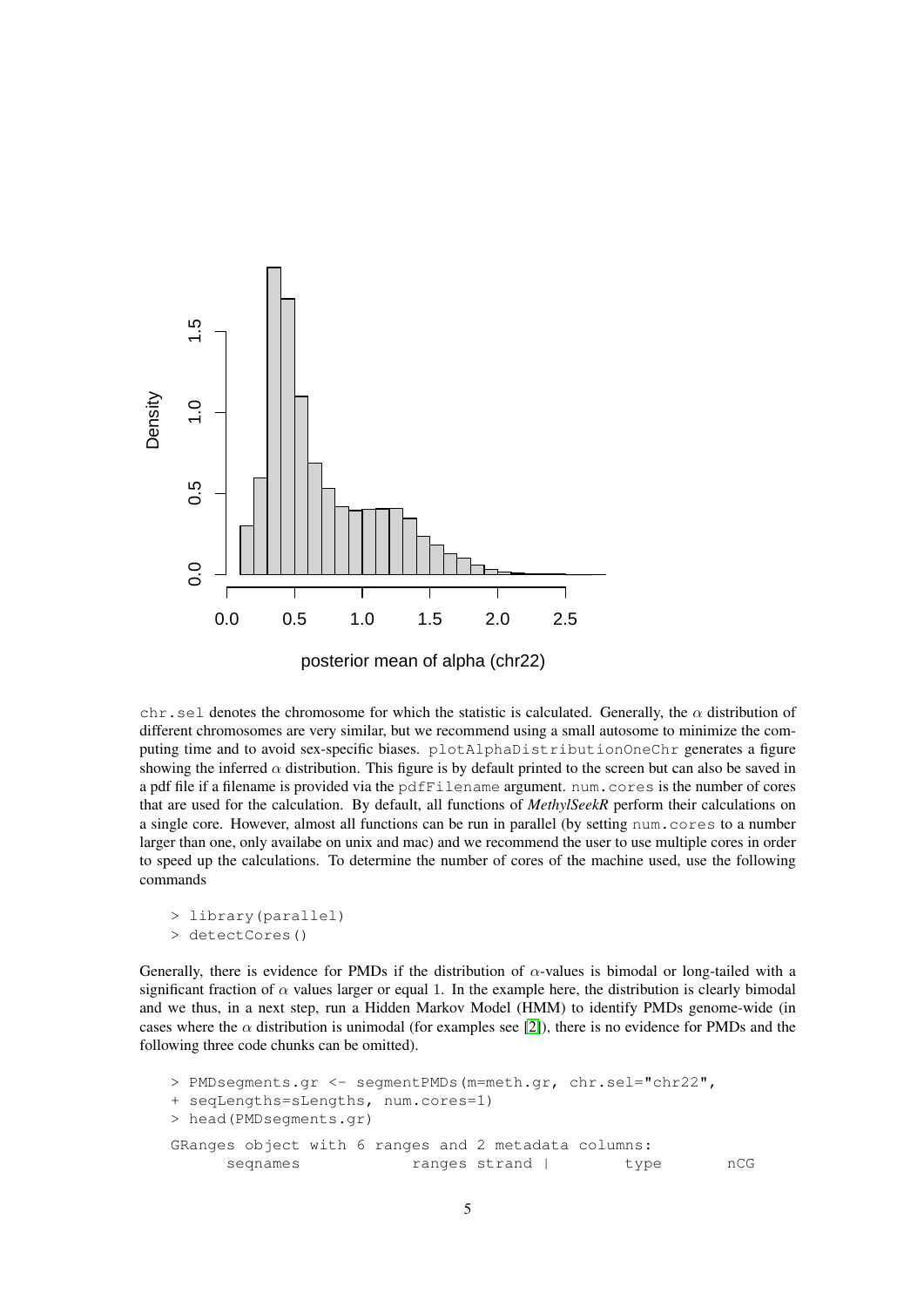|                   | $<$ Rle $>$ | $\langle$ IRanges>      |         |              | <rle>   <character> <integer></integer></character></rle> |      |  |  |  |
|-------------------|-------------|-------------------------|---------|--------------|-----------------------------------------------------------|------|--|--|--|
| $\lceil 1 \rceil$ | chr22       | 1-21992683              | $\star$ |              | notPMD                                                    | 337  |  |  |  |
| $\lceil 2 \rceil$ |             | chr22 21992684-22188740 | $\star$ |              | <b>PMD</b>                                                | 2877 |  |  |  |
| $\lceil 3 \rceil$ |             | chr22 22188741-22195029 | $\star$ |              | notPMD                                                    | 208  |  |  |  |
| $\lceil 4 \rceil$ |             | chr22 22195030-22236183 | $\star$ | $\mathbf{I}$ | <b>PMD</b>                                                | 569  |  |  |  |
| $\lceil 5 \rceil$ |             | chr22 22236184-22240087 | $\star$ |              | notPMD                                                    | 146  |  |  |  |
| [6]               |             | chr22 22240088-22304990 | $\star$ | $\mathbf{I}$ | <b>PMD</b>                                                | 730  |  |  |  |
|                   |             |                         |         |              |                                                           |      |  |  |  |

seqinfo: 49 sequences from an unspecified genome



posterior mean of alpha (chr22)

Here, as above, chr.sel is the chromosome used to train the HMM. segment PMDs generates a GRanges object which partitions the genome into PMDs and regions outside of PMDs (notPMD) as indicated in the first column of the metadata ( $type$ ). The second column ( $nCG$ ) of the metadata indicates the number of covered (by at least one read) CpGs in each region. The function creates a figure (which is by default printed to the screen or saved in a pdf file if a filename is provided via the pdfFilename argument) which shows the same alpha distribution as in the previous figure, but including the fitted Gaussian emission distributions of the HMM in red and green. If the HMM fitting works properly, the two Gaussians should correspond to the two peaks of the bimodal distribution (or the main peak and the tail if the alpha distribution is long-tailed), as illustrated for the example dataset. As a control, we may want to recalculate the distribution of  $\alpha$ -values using only the methylation values outside of the predicted PMDs.

> plotAlphaDistributionOneChr(m=subsetByOverlaps(meth.gr,

+ PMDsegments.gr[values(PMDsegments.gr)\$type=="notPMD"]), chr.sel="chr22",

```
+ num.cores=1)
```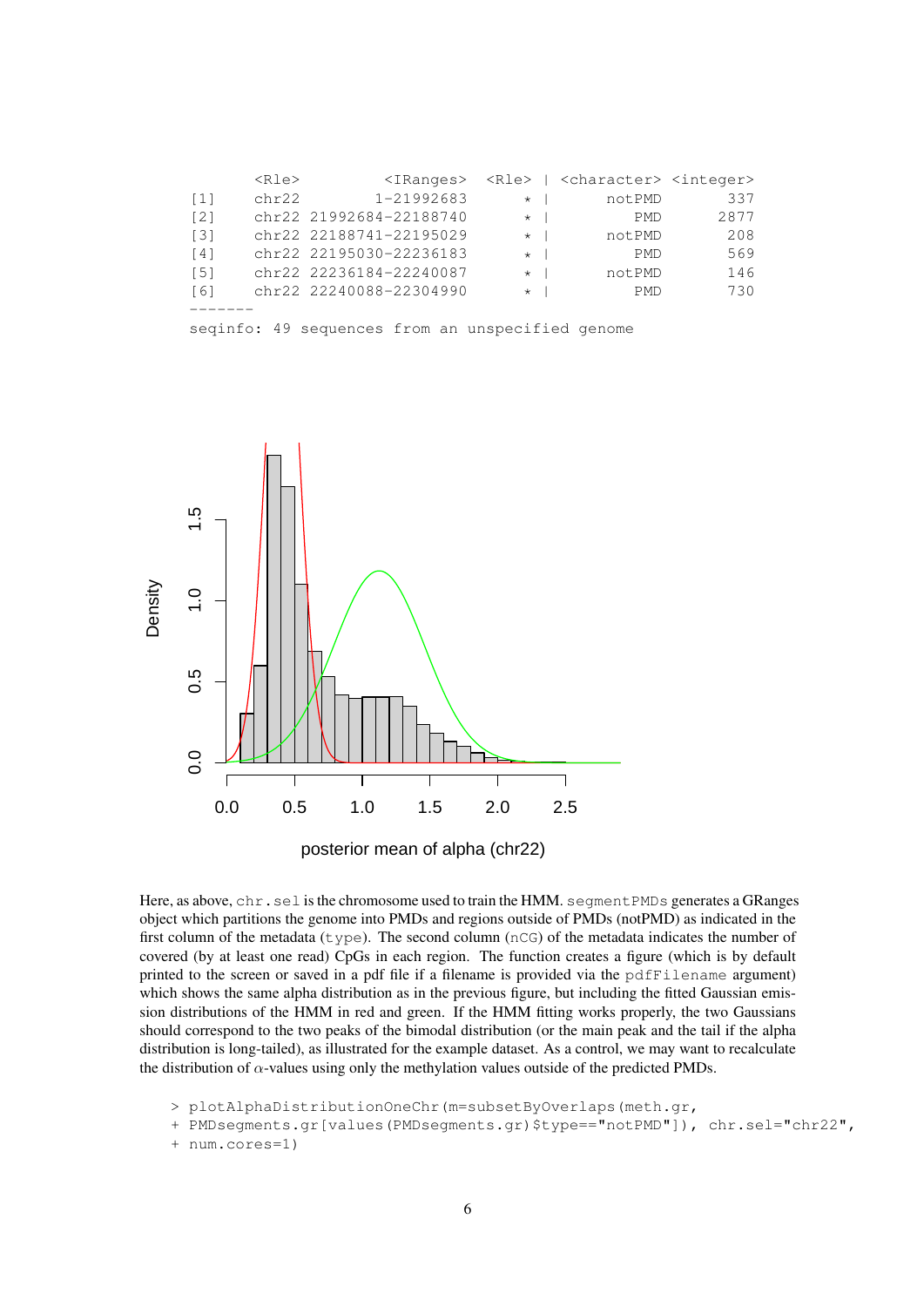

Clearly, we have managed to remove the second mode of the distribution. Such a unimodal distribution with most  $\alpha$ -values below 1 is also what is typically seen in methylomes without PMDs. Note that the distribution of  $\alpha$ -values is not only influenced by the presence of PMDs, but also by the variability in background methylation levels outside of regulatory regions. In methylomes that do not contain PMDs, but show large variability, a substantial fraction of  $\alpha$ -values (10-20%) may be larger than one. However, if there are no PMDs, the shape of the  $\alpha$ -distribution should still be unimodal. It is thus rather the shape of the distribution (bimodal versus unimodal) that indicates the presence or absence of PMDs and not the fraction of  $\alpha$ -values larger 1. In any case, the resulting PMD segmentation should be visually inspected to assess its validity. This can easily be done for randomly chosen regions of the genome using the plotPMDSeqmentation function.

> plotPMDSegmentation(m=meth.gr, segs=PMDsegments.gr)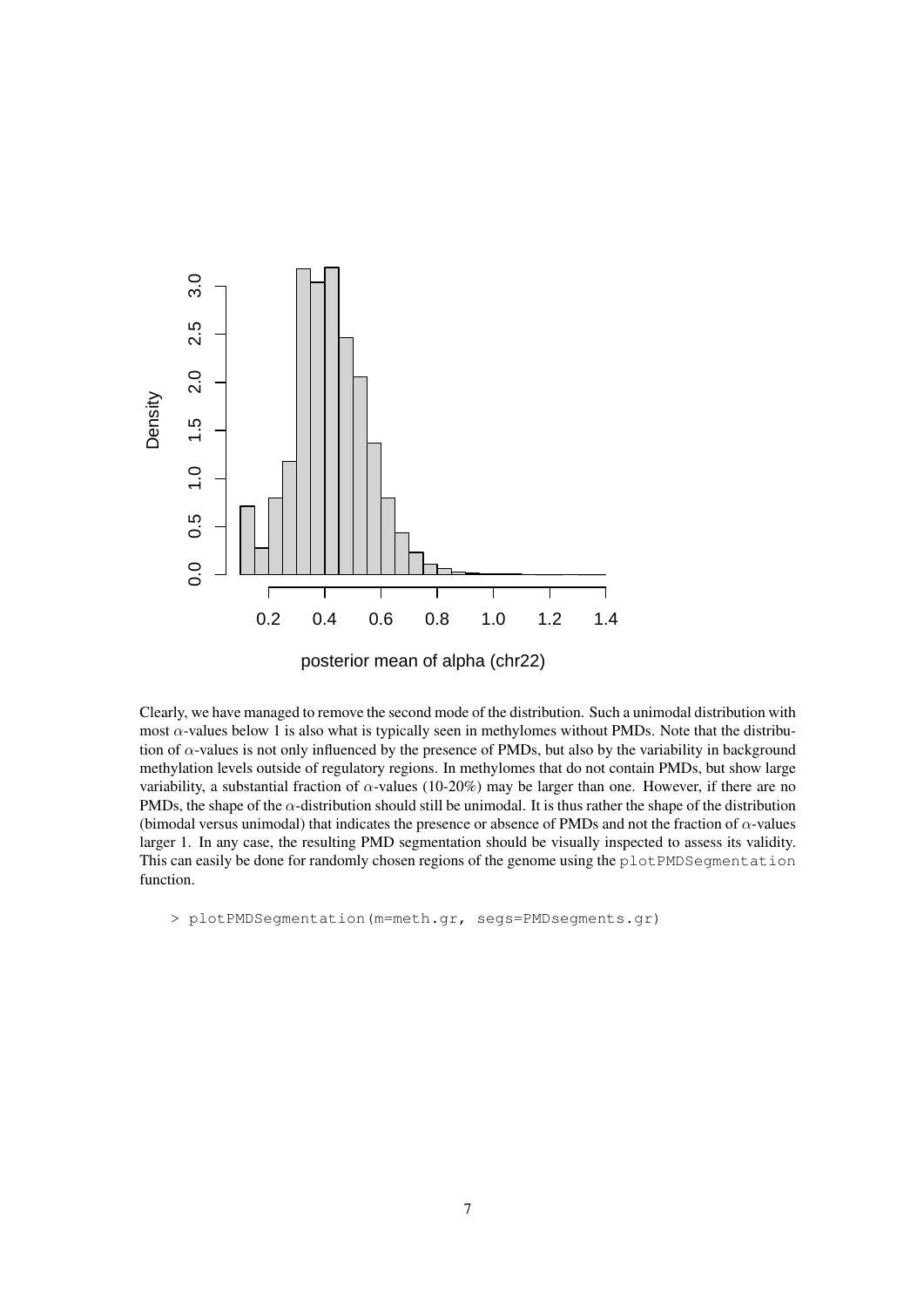

The resulting figure is either printed to the screen (default) or saved in a pdf file if a filename is provided via the pdfFilename argument. It is also possible to plot multiple regions and save them in a multi-page pdf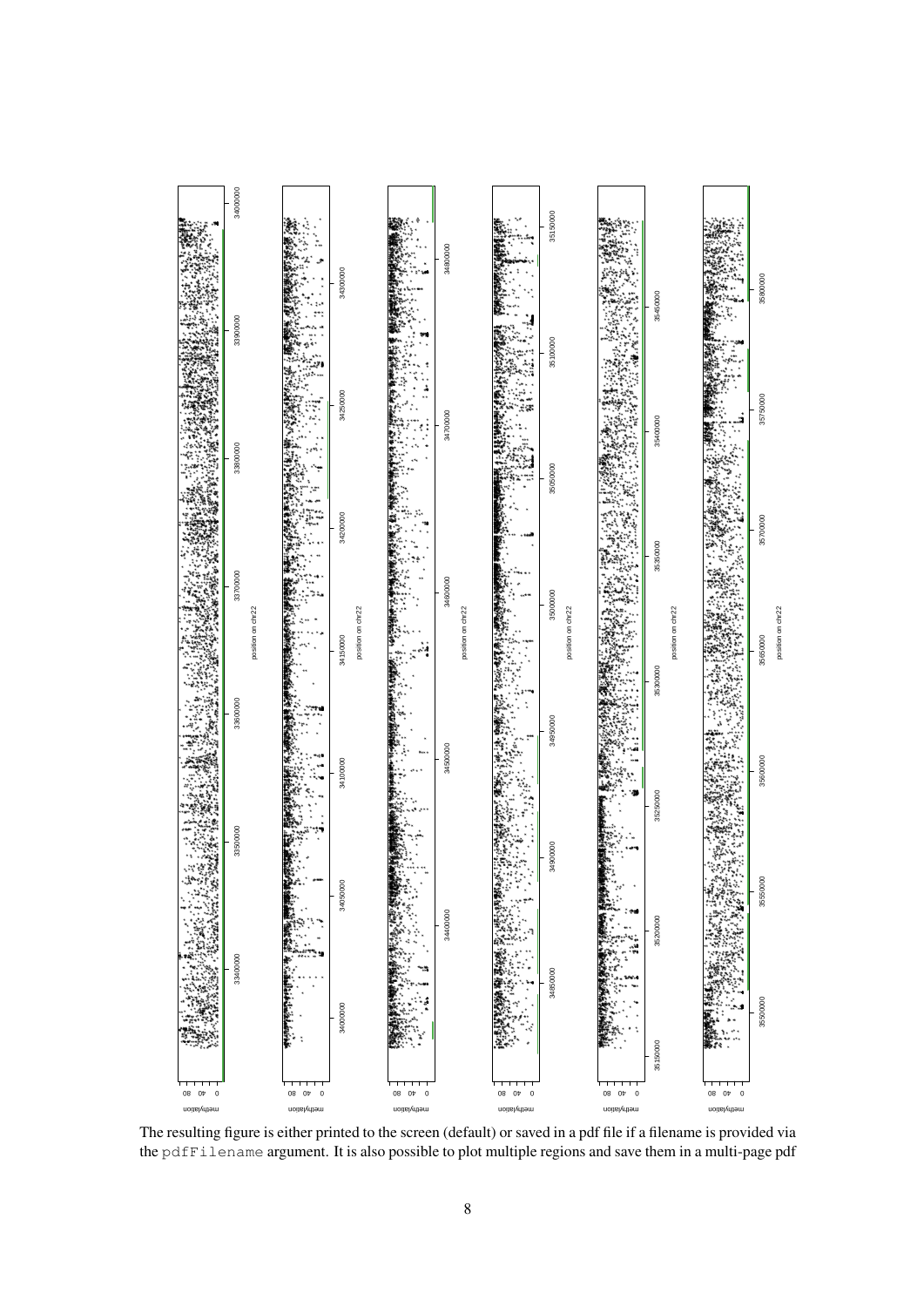file if both the argument pdfFilename and numRegions are provided. The randomly chosen region that is displayed is broken up into 6 panels and in each panel, the raw (ie unsmoothed) methylation levels of all CpGs with a minimal coverage of 5 reads are shown. PMDs are indicated as green bars, extending over the entire PMD.

The PMD segmentation can be saved both as a GRanges object and as a tab-delimited file.

```
> savePMDSegments(PMDs=PMDsegments.gr,
```
+ GRangesFilename="PMDs.gr.rds", TableFilename="PMDs.tab")

GRangesFilename is the filename for the GRanges object and the TableFilename the filename for the tab-delimited file (only of the two filenames is required).

# <span id="page-8-0"></span>5 Identification of UMRs and LMRs

Once we have identified PMDs (if there are any), we can proceed to the segmentation of regulatory regions. These come in two distinct groups, unmethylated regions (UMRs) which correspond mostly to unmethylated CpG islands (including promoters) and low-methylated regions (LMRs) which correspond to distal regulatory regions [\[1,](#page-13-0) [2\]](#page-13-1). We identify these regions by a fairly straightforward procedure. We first smooth methylation levels over 3 consecutive CpGs to reduce the sampling noise and then identify hypo-methylated regions as regions of consecutive CpGs with smoothed methylation levels below a fixed cut-off m, containing a minimal number of CpGs  $n$ . The identified regions are then further classified into UMRs and LMRs based on the number of CpGs they contain. The parameters  $m$  and  $n$  must be determined prior to segmentation, which can be done via false discovery rate (FDR) considerations. This approach will naturally take into account the variability of methylation levels in the methylome studied. Briefly, for each set of parameters  $(m, n)$ , we determine the number of regions with methylation levels below m and with a minimal number of CpGs  $n$  in both the original methylome,  $n_o$ , and a randomized methylome,  $n_r$ . The FDR is then defined as the ratio  $\frac{n_r}{n_o}$ . Given a user-defined cut-off on the FDR, we can then determine reasonable sets of values for  $m$  and  $n$ .

To calculate FDRs with MethylSeekR, we can use the function calculateFDRs. Since the FDR calculation is based on the randomization of methylation levels outside of CpG islands [\[2\]](#page-13-1), we first need to create a GRanges object containing the CpG islands, which is then passed on to calculateFDRs. CpG island annotation can for example be retrieved from UCSC using the package rtracklayer

```
> library(rtracklayer)
> session <- browserSession()
> genome(session) <- "hg18"
> query <- ucscTableQuery(session, table = "cpgIslandExt")
> CpGislands.gr <- track(query)
> genome(CpGislands.gr) <- NA
```
If other genome assemblies than hg18 are used, hg18 in the code above needs to be replaced by the corresponding assembly.

Next, we extend the CpG islands to 5kb to make sure that all unmethylated CpGs lying in CpG islands are excluded from the FDR calculation.

```
> CpGislands.gr <-
+ suppressWarnings(resize(CpGislands.gr, 5000, fix="center"))
```
We can now calculate the FDRs

```
> stats <- calculateFDRs(m=meth.gr, CGIs=CpGislands.gr,
+ PMDs=PMDsegments.gr, num.cores=1)
> stats
```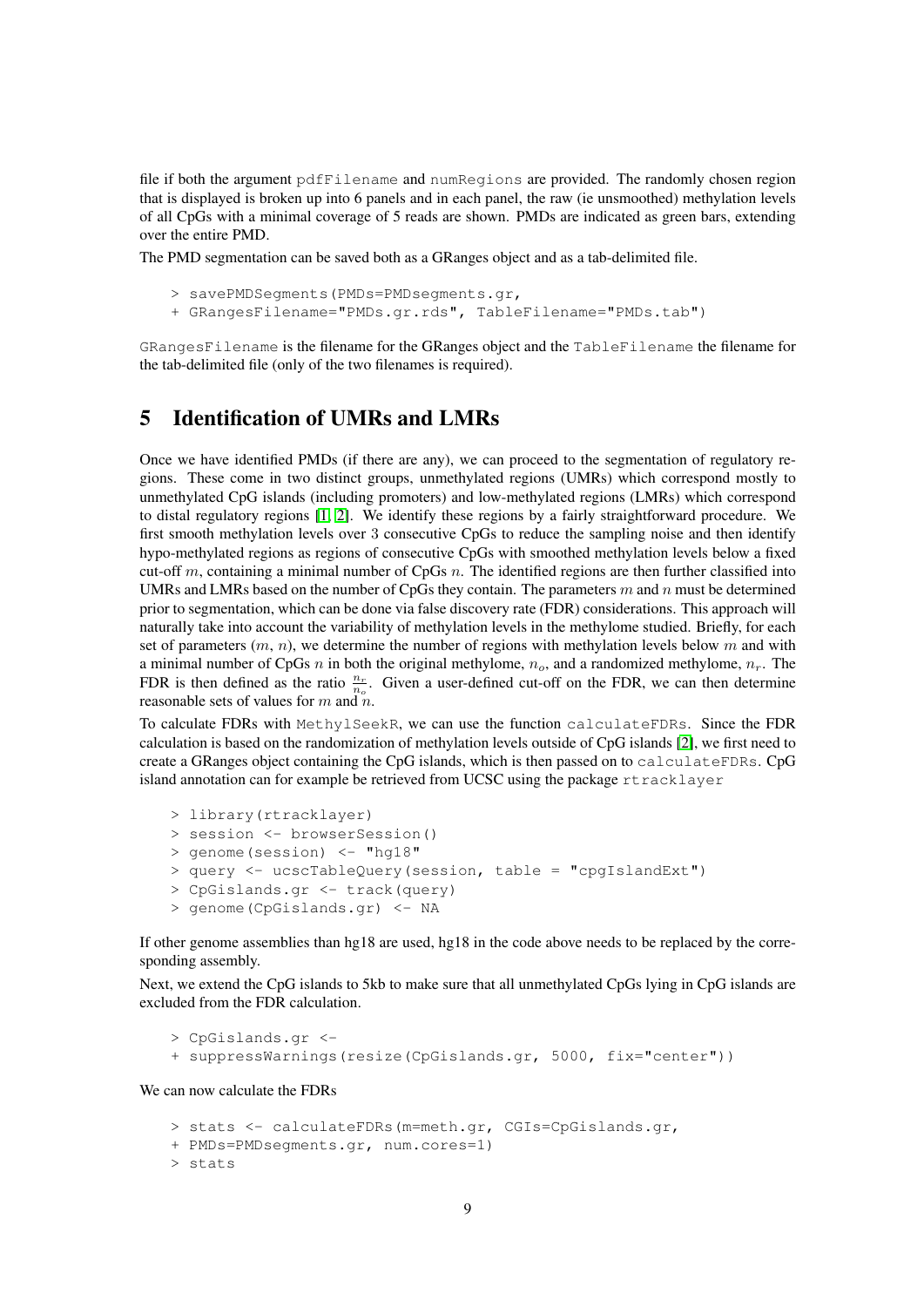|         | \$FDRs                                                         |                             |                         |      |                |                    |                                |                                                                                                 |    |    |                         |    |            |   |           |   |
|---------|----------------------------------------------------------------|-----------------------------|-------------------------|------|----------------|--------------------|--------------------------------|-------------------------------------------------------------------------------------------------|----|----|-------------------------|----|------------|---|-----------|---|
|         |                                                                |                             | $\mathbf 1$             |      | $\overline{2}$ |                    |                                | 3                                                                                               |    |    |                         | 4  |            | 5 |           | 6 |
|         | 0.3                                                            |                             | 12.54276                |      | 2.752294       |                    |                                | 0.1919386                                                                                       |    |    | 0.0000000               |    | 0.0000000  |   | 0.000000  |   |
|         | 0.4                                                            |                             | 38.10811                |      | 21.233689      |                    |                                | 4.1604755                                                                                       |    |    | 0.3838772               |    | 0.0000000  |   | 0.000000  |   |
|         | $0.5$                                                          |                             | 73.05014                |      | 42.883046      |                    |                                | 11.7717004                                                                                      |    |    | 1.8404908               |    | 0.5607477  |   | 0.000000  |   |
|         | 0.6                                                            |                             | 135.22673               |      | 92.039801      |                    |                                | 51.6824849 13.0382775                                                                           |    |    |                         |    | 5.6115108  |   | 2.317291  |   |
|         | 0.7                                                            |                             | 163.09266               |      | 160.624013     |                    |                                | 163.9401496                                                                                     |    |    | 54.4117647              |    | 36.3057325 |   | 21.614583 |   |
|         |                                                                | <i><b>\$numSeqments</b></i> |                         |      |                |                    |                                |                                                                                                 |    |    |                         |    |            |   |           |   |
|         |                                                                | 1                           | 2                       | 3    | 4              | 5                  | 6                              |                                                                                                 |    |    |                         |    |            |   |           |   |
|         | 0.3                                                            | 877                         | 654                     | 521  | 426            | 358                | 319                            |                                                                                                 |    |    |                         |    |            |   |           |   |
|         | 0.4                                                            | 1110                        | 843                     | 673  | 521            | 431                | 389                            |                                                                                                 |    |    |                         |    |            |   |           |   |
|         | 0.5                                                            | 1436                        | 1103                    | 841  | 652            | 535                | 449                            |                                                                                                 |    |    |                         |    |            |   |           |   |
|         | 0.6                                                            | 2095                        | 1608                    | 1159 | 836            | 695                | 561                            |                                                                                                 |    |    |                         |    |            |   |           |   |
|         | 0.7                                                            |                             | 3227 2532 2005          |      | 1224           | 942 768            |                                |                                                                                                 |    |    |                         |    |            |   |           |   |
| FDR (%) | $\overline{c}$<br>$\frac{5}{3}$<br>$\tilde{c}$<br>5<br>$\circ$ |                             |                         |      |                | number of segments | 2500<br>1500<br>500<br>$\circ$ | 1 CpG<br>2 CpGs<br>$\Box$<br>3 CpGs<br>$\Box$<br>4 CpGs<br>5 CpGs<br>$\Box$<br>6 CpGs<br>$\Box$ |    |    |                         |    |            |   |           |   |
|         |                                                                | 30                          | 40<br>50                | 60   | 70             |                    |                                | 30                                                                                              | 40 | 50 | 60                      | 70 |            |   |           |   |
|         |                                                                |                             | methylation cut-off (%) |      |                |                    |                                |                                                                                                 |    |    | methylation cut-off (%) |    |            |   |           |   |

Since the FDR calculation also masks PMDs, the PMDs need to be passed to the function as well. In the case of methylomes without PMDs, the PMDs argument can be omitted. The function creates a figure (which is, again, by default printed to the screen or saved in a pdf file if a filename is provided via the pdfFilename argument) which illustrates the relationship between FDR (cut at 20% if larger than 20%),  $m$ ,  $n$  and the number of identified segments. Additionally, the function returns a list containing a matrix with FDR values (in percent) and a matrix with the number of inferred segments in the original methylome for each m (rows) and n (columns). Since the parameters m and n are partially redundant, we need to set one parameter by hand.  $m = 0.5$  (50% methylation) appears to be a reasonable choice for most methylomes (leading to high accuracy at a good sensitivity when overlapping the identified regions with DNase hypersensitive sites [\[1,](#page-13-0) [2\]](#page-13-1)) and we thus set  $m = 0.5$  and determine n by choosing the smallest n such that the FDR is below a given cut-off (here 5%).

```
> FDR.cutoff <- 5
> m.sel <- 0.5
> n.sel=as.integer(names(stats$FDRs[as.character(m.sel), ]
+ [stats$FDRs[as.character(m.sel), ]<FDR.cutoff])[1])
> n.sel
[1] 4
```
Once the parameters  $m$  ( $m$ , sel) and  $n$  ( $n$ , sel) have been set, we can call segment UMRsLMRs to identify UMRs and LMRs.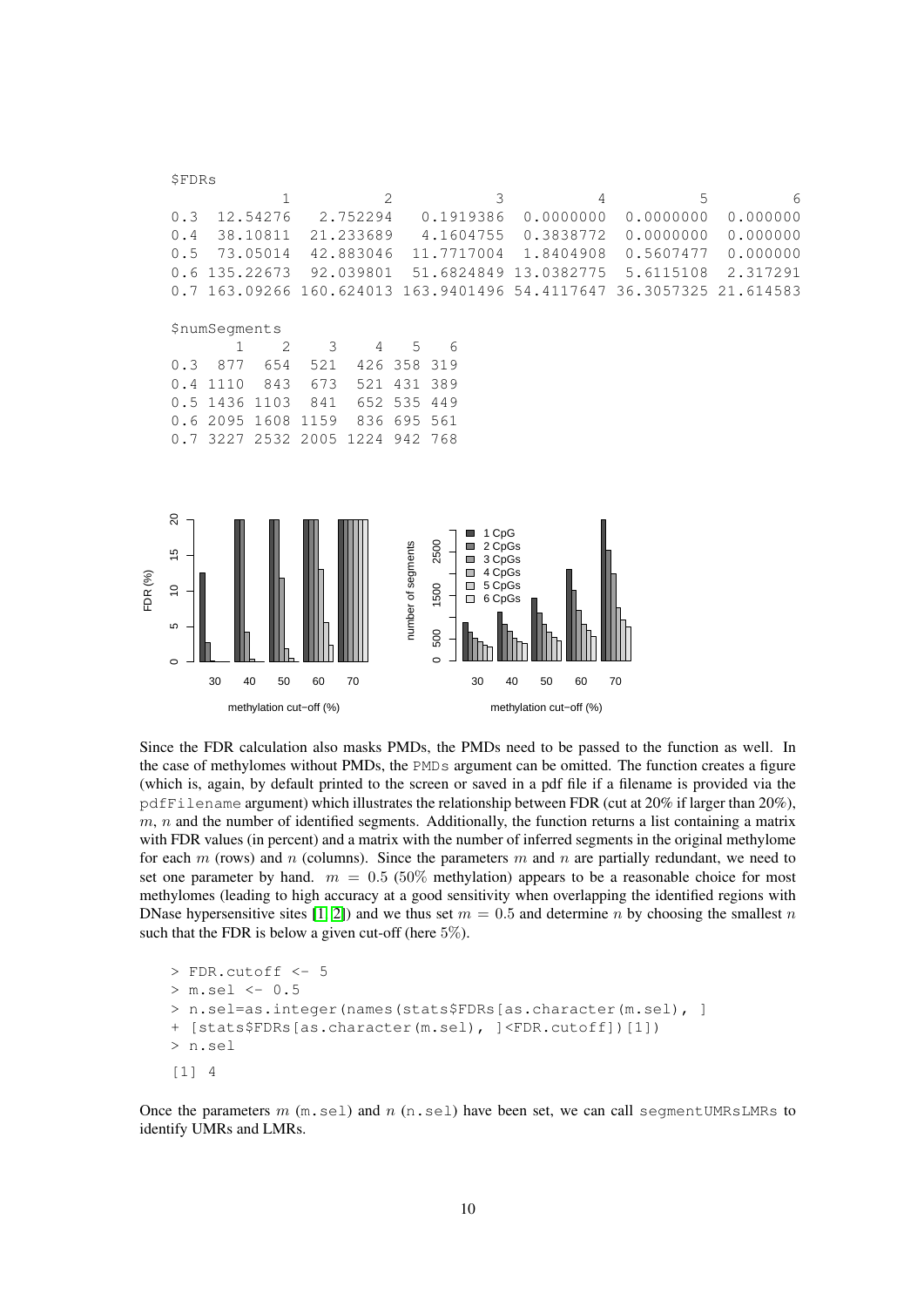> UMRLMRsegments.gr <- segmentUMRsLMRs(m=meth.gr, meth.cutoff=m.sel, + nCpG.cutoff=n.sel, PMDs=PMDsegments.gr, + num.cores=1, myGenomeSeq=Hsapiens, + seqLengths=sLengths) > head(UMRLMRsegments.gr) GRanges object with 6 ranges and 7 metadata columns: seqnames ranges strand | nCG.segmentation cCG T <Rle> <IRanges> <Rle> | <array> <integer> <array> [1] chr22 21977405-21978426 \* | 18 19 345 [2] chr22 21982822-21983618 \* | 6 20 106 [3] chr22 21987770-21988330 \* | 10 12 254  $[4]$  chr22 22192943-22195260 \* | 89 152 1288<br>  $[5]$  chr22 22237330-22239198 \* | 83 109 957 [5] chr22 22237330-22239198 \* | 83 109 957 [6] chr22 22388745-22389856 \* | M pmeth median.meth type <array>
<array>
<array>
</array>
</array>
</array>
</array>
</array>
</array>
</array>
</array>
</array> [1] 48 0.139130434782609 0.1159420 LMR [2] 38 0.358490566037736 0.3735022 LMR [3] 38 0.149606299212598 0.1694949 LMR [4] 210 0.16304347826087 0.0952381 UMR [5] 78 0.0815047021943574 0.0272222 UMR [6] 83 0.143350604490501 0.0175439 UMR ------ seqinfo: 49 sequences from an unspecified genome



log2 number of CpGs in segment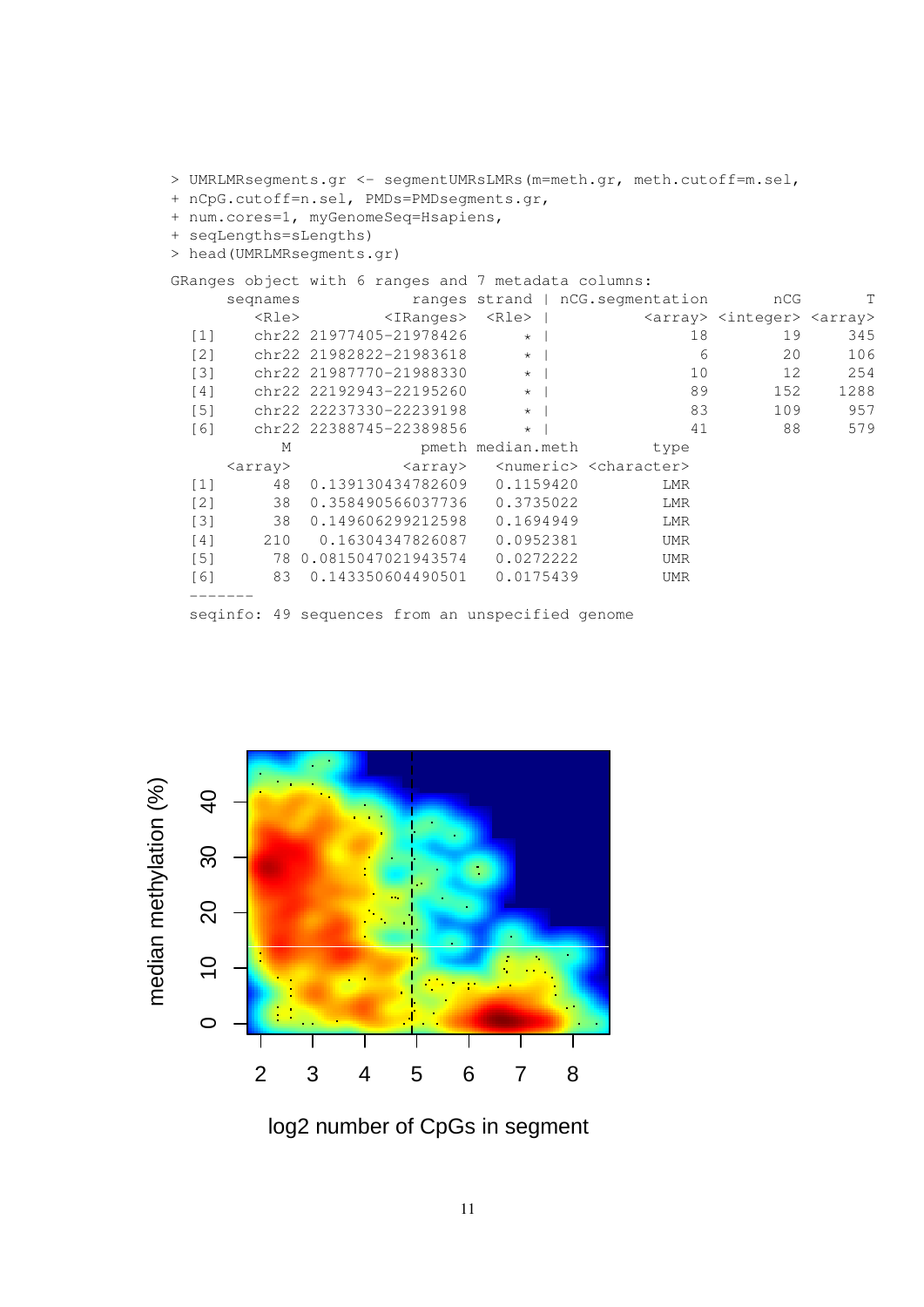If the methylome under consideration contains no PMDs, the PMDs argument can be omitted. The argument myGenomeSeq takes as input a BSgenome object of the genome assembly used, here Hsapiens, as defined in the package BSgenome.Hsapiens.UCSC.hg18 (the genome object is directly loaded with the package and corresponds to the species name in the package name). The genome sequence is needed to retrieve the number of CpGs in the genome per identified region, which is further used to classifiy the regions into UMRs and LMRs. segmentUMRsLMRs returns a GRanges object containing the identified regions. The metadata includes the number of covered CpGs (by at least 5 reads) per region  $(nCG.segmentation)$ , the number of CpGs in the genome per region  $(nCG)$ , the total number of reads overlapping  $CpGs (T)$ , the total number of tags overlapping  $CpGs$  without conversion event  $(M)$ , the mean methylation (*pmeth* =  $\frac{M}{T}$ ), the median methylation (*median.meth*, median over the methylation levels of each single CpG) and type, which classifies the region into UMR or LMR. For the calculation of  $T$ ,  $M$ , pmeth and median.meth, only CpG that are covered by at least 5 reads are used. segment UMRsLMRs also creates a figure (by default printed to the screen or saved in a pdf file if a filename is provided via the pdfFilename argument) which shows the number of CpGs per region versus its median methylation level. Typically, as in the example here, this figure should show a clear separation into unmethylated, CpGrich regions (UMRs) versus low-methylated, CpG-poor regions (LMRs). The dashed line is at 30 CpGs and represents the cut-off used for the classification.

Analogously to the PMD segmentation, the result of this final segmentation can be visualized for a randomly selected region.

- > plotFinalSegmentation(m=meth.gr, segs=UMRLMRsegments.gr,
- + PMDs=PMDsegments.gr,meth.cutoff=m.sel)

If the methylome under study does not contain any PMDs, the PMDs argument can be omitted. The resulting figure is either printed to the screen (default) or saved in a pdf file if a filename is provided via the pdfFilename argument. It is also possible to plot multiple regions and save them in a multi-page pdf file if both the argument pdfFilename and numRegions are provided. The randomly chosen region that is displayed is broken up into 3 pairs of panels, where in each pair the same region is shown twice, once with raw methylation levels (top) and once with methylation levels smoothed over 3 consecutive CpGs (bottom). In both cases only CpGs with a coverage of at least 5 reads are shown. The raw data best illustrates the disordered nature of methylation levels in PMDs, whereas the smoothed methylation levels more clearly show UMRs and LMRs. In all figures, UMRs are shown as blue squares (placed at the middle of the identified segment), LMRs as red triangles (placed at the middle of the identified segment) and PMDs as green bars (extending over the entire PMD). The cut-off on methylation to determine UMRs and LMRs is shown as a grey dashed line. Note that UMRs and LMRs can partially overlap with PMDs as only UMRs and LMRs that are fully contained in PMDs are filtered out by the algorithm.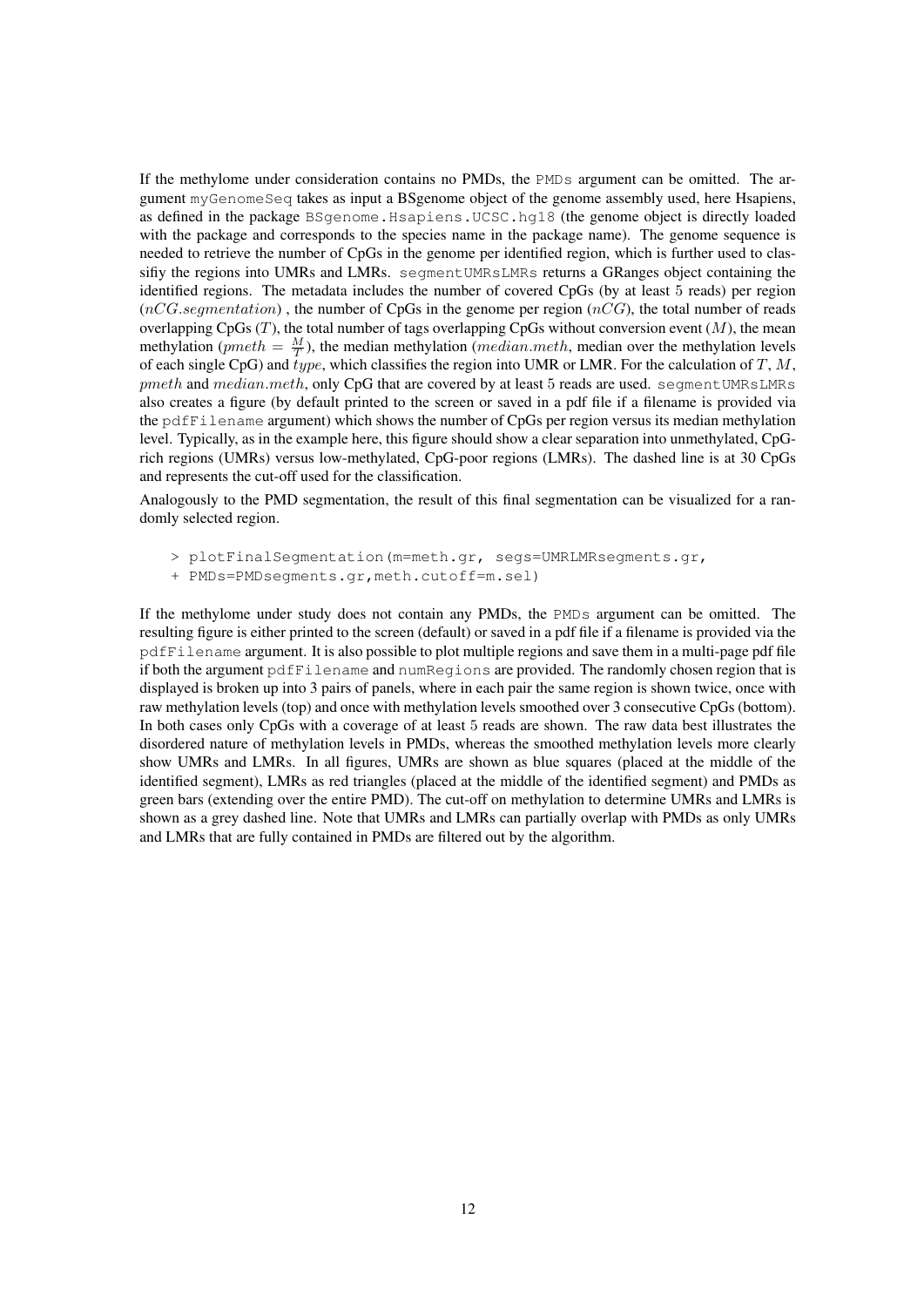

Finally, the segmentation of UMRs and LMRs can be saved both as a GRanges object and a tab-delimited file as follows,